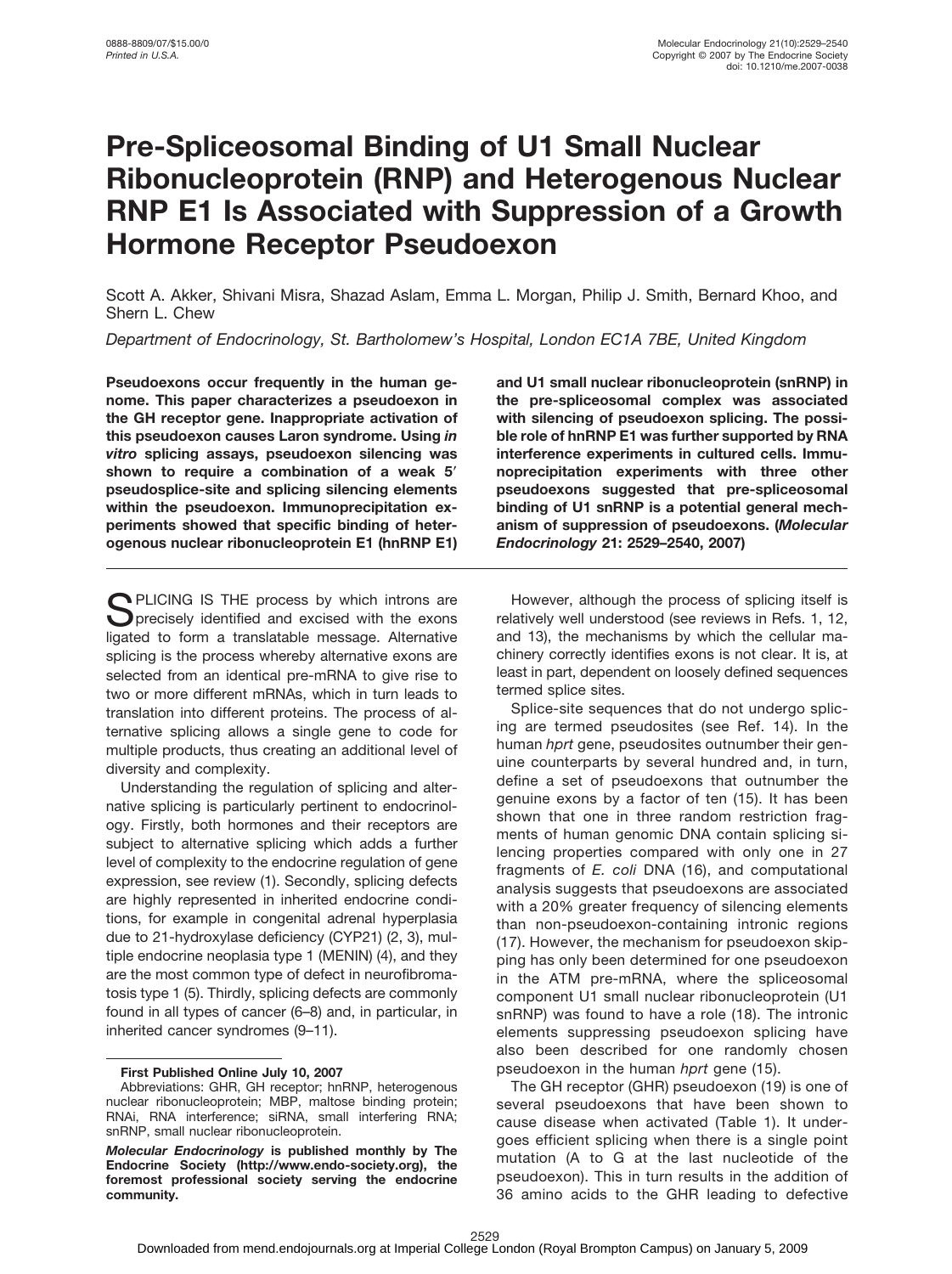| Genetic Disease                     | Mutation and Location                                 | Possible Mechanism of Activation<br>Activation of 5' pseudosites |  |
|-------------------------------------|-------------------------------------------------------|------------------------------------------------------------------|--|
| Cystic fibrosis (60, 61)            | C to T (intron 19, CFTR), A to G (intron<br>11. CFTR) |                                                                  |  |
| Neurofibromatosis type II (62)      | G to A (intron 5, NF2)                                | Creation of a branchpoint upstream of<br>a pseudoexon            |  |
| Mucopolysaccharidosis type VII (63) | TC deletion (intron 8, and $\beta$<br>qlucoronidase)  | Activation of a 5' pseudosite                                    |  |
| Haemophilia A (64)                  | A to G (intron 1, factor VIII)                        | Activation of a 5' pseudosite                                    |  |
| Neurofibromatosis type I (5)        | A to G (intron 30, NF1)                               | Activation of a 5' pseudosite                                    |  |
| X-linked Hypophosphataemia (30)     | G to T (intron 7, PHEX)                               | Activation of a 5' pseudosite                                    |  |
| GH Insensitivity (19)               | A to G (intron 6, GHR)                                | Activation of a 5' pseudosite                                    |  |
| Ataxia Telangectasia (18)           | GTAA deletion (intron 20, ATM)                        | Loss of U1 snRNP binding site                                    |  |
| Becker muscular dystrophy (65)      | A to G (intron 62, DMD) A to G (intron<br>25. DMD)    | Activation of a 5' pseudosite activation<br>of a 3' pseudosite   |  |

**Table 1.** Genetic Diseases Caused by Pseudoexon Activation

Human pseudoexons have been shown to cause disease when naturally occurring mutations occur. The genetic disease caused, the nature of the mutation, and its location, together with the likely mechanism of pseudoexon activation, are shown. Only for the GHR (19) and ATM (18) pseudoexons have splicing experiments been performed to confirm that the mutation is necessary and sufficient for activation.

trafficking and the syndrome of GH insensitivity (Laron syndrome) (20). Affected patients have a variable phenotype despite harboring the same mutation (21). The point mutation changes the sequence of the pseudosplice-site from TC**A**/gtgagc (where the *slash* indicates the exon/intron boundary) to TC**G**/gtgagc. When the GHR pseudoexon is placed in a well-characterized splicing reporter (AdML-par, derived from the Adenovirus Major Late gene), it behaves in an *in vitro* splicing system as it does *in vivo* (19). To understand the mechanism of GHR pseudoexon suppression, we based experiments on *in vitro* splicing assays, immunoprecipitations, and *in vivo* splicing assays in cultured HeLa cells.

## **RESULTS**

# **The Wild-Type GHR Pseudoexon 5 Splice Site Is Not Intrinsically Defective**

A bio-informatic analysis using SpliceSiteFinder (http:// www.genet.sickkids.on.ca/~ali/splicesitefinder.html) was performed to assess the theoretical strengths of the pseudoexon splicing sites. This showed that the combined scores for the GHR pseudoexon branch site and splice-site scores was greater than four of the eight constitutive GHR exons, including the downstream exon 7 (Table 2). This indicated that theoretical splice-site scores alone had little predictive value for the GHR pseudoexon. However, we note that the A to G mutation leads to an increase in the 5'

| GHR Exon or | Length        | 3' Splice  | <b>Branch Site</b> | 5' Splice  | 3', 5', and         |
|-------------|---------------|------------|--------------------|------------|---------------------|
| Pseudoexon  | (Nucleotides) | Site Score | Score              | Site Score | <b>Branch Score</b> |
|             | 32            |            |                    | 69.5       |                     |
| 2           | 81            | 94.1       | 81                 | 88.9       | 264                 |
| 3           | 66            | 65.6       | 89.2               | 81.9       | 236.7               |
| 4           | 130           | 95.4       | 98.0               | 65.3       | 258.7               |
| 5           | 173           | 83.9       | 81.0               | 85.6       | 250.5               |
| 6           | 179           | 74.7       | 97.1               | 86.5       | 258.3               |
|             | 166           | 84         | 83.9               | 79.9       | 247.8               |
| 8           | 91            | 87.9       | 62.6               | 89.2       | 239.7               |
| 9           | 70            | 81.6       | 71.6               | 85.8       | 239                 |
| 10          | 3425          | 90         | 74                 |            |                     |
| <b>WT</b>   | 108           | 81.6       | 97.1               | 70.3       | 249                 |
| MT          | 108           | 81.6       | 97.1               | 82.7       | 261.4               |

Splice-site scores for the 10 exons of the GHR and scores for wild-type (WT) and mutant (MT) pseudoexons. The table shows individual scores for the splice sites and branch point and the total combined scores. The scores that are lower than the wild-type pseudoexon are shown in *bold*. Scores for 3' and 5' splice sites and branch sites were calculated using Alex Dong Li's SpliceSiteFinder (http://www.genet.sickkids.on.ca/~ali/splicesitefinder.html). This algorithm for splice-site scores is based on the Shapiro and Senapathy weight matrix (66).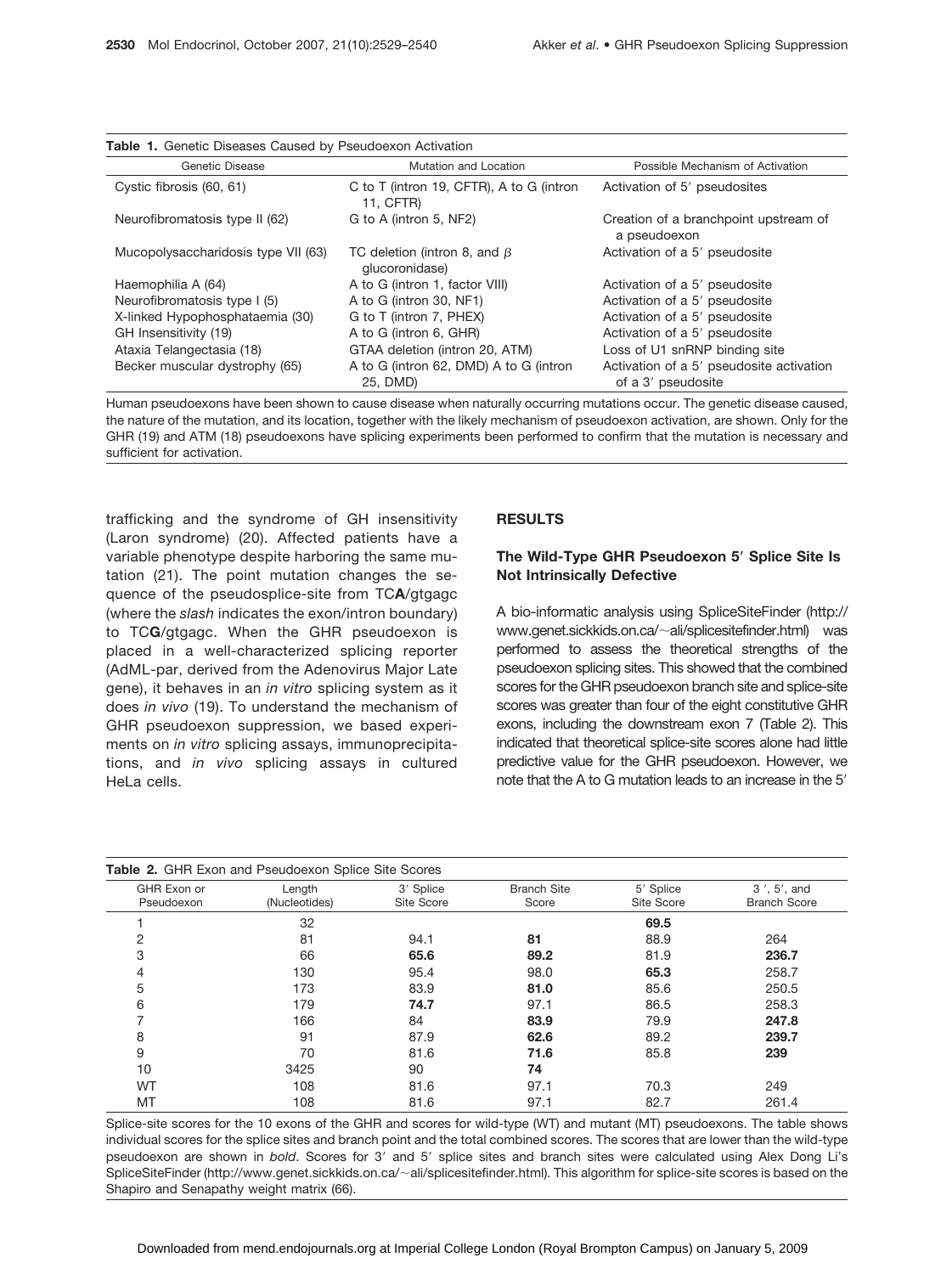splice-site match to consensus, with the score increasing from 70.3 to 82.7 (Table 2).

We tested experimentally the splicing strengths of the wild-type and mutant GHR pseudoexon 5' splice sites. It was possible that that the wild-type pseudoexon 5' splice-site is intrinsically defective and is therefore sufficient for pseudoexon suppression. We studied the pseudoexon 5' splice sites in isolation from the GHR pre-mRNA by using the human  $\beta$ -globin splicing reporter SP64-H $\beta\Delta$ 6-IVS1-1A (thal) (22) (Fig. 1A). The thal reporter was chosen because it is a sensitive and well-characterized 5' splice-site reporter. A 5' splice-site mutation in the thal exon leads

to use of an upstream cryptic 5' splice site. This gives a mRNA product of 351 nucleotides rather than the 367 nucleotide mRNA of the reporter containing the native 5' splice site (22). We replaced the thal 5' splice site with GHR wild-type (thal-wt) and mutant (thal-mt) 5' splice sites (Fig. 1A) and performed *in vitro* splicing assays. Both the wild-type and mutant GHR pseudoexon splice sites underwent equivalent splicing in the thal context (Fig. 1B, lanes 7 and 10) and a comparison of the mRNA size in Fig. 1B showed an increased mRNA length in thal-wt and thal-mt compared with thal (lanes 7 and 10 *vs.* 4). These data showed that both wild-type and mutant GHR pseudoexon splice



Fig. 1. The Wild-Type Pseudoexon 5' Splice-Site Is Used Efficiently in a Different Context

A, Diagrammatic representations of the constructs used in the experiments are shown with the numbers beneath the exons (boxes) and introns (*lines*) representing length in nucleotides. Thal is the previously described human  $\beta$ -globin derived construct, SP64-H $\beta$ ∆6-IVS1-1A (22). Thal-wt and thal-mt are constructs with the thal nine-nucleotide 5' splice site (-3 to +6) replaced by the GHR wild-type or mutant pseudoexon splice-site, respectively.  $\psi$ wt-L2 and  $\psi$ mt-L2 are constructs with the GHR pseudoexon attached to the L2 exon of AdML-par, derived from the previously described L1- $\psi$ wt-L2 and L1- $\psi$ mt-L2 constructs [AdML- $\psi$  and AdML- $\psi$ mt in (19)]. L1- $\psi$ wt-L2∆79–98 and L1- $\psi$ mt-L2∆79–98 are constructs with 20 nucleotide deletions (79–98 in the example) from within the pseudoexon sequence. AdML-par is as previously described (59) and AdML-par+79–98 is AdML-par with the 79–98 silencer element tagged onto the 3' end of AdML exon L2. The last diagram represents the other pseudoexon constructs with the relevant pseudoexon ( $\alpha$ -gal, 57 nucleotides; ATM, 69 nucleotides; BRCA1, 66 nucleotides; and PHEX, 51 nucleotides) and 20 nucleotides of downstream intron attached to AdML exon L2 and its upstream intron. The final construct,  $C\beta$ , is not shown but is as previously described (25). Throughout the figures, AdML-derived exons are filled in *black*, GHR pseudoexon derived exons are *shaded gray* and *outlined with a dotted line*, and thal-derived exons are *unfilled*. B, *In vitro* splicing for the wild-type and mutant pseudoexon nine-nucleotide 5' splice sites in the context of the thal splicing reporter. Diagrammatic representations of the pre-mRNAs and mRNAs are shown at the *side of the panel*. The mRNA with cryptic splice-site usage is *shaded gray*, and the mRNA with true splice-site usage is *unfilled*. The other splicing-dependent bands are lariat intermediates and lariat products. Lane 1 shows the standard Msp 1 digest of pBR322 run as a marker. C, *In vitro* splicing for the wild-type and mutant pseudoexon 5- splice sites in their native contexts. These constructs are as previously described (19) without the AdML-par L1 exon and intron. As in Fig. 1B, diagrammatic representations of the pre-mRNAs and mRNAs are shown at the side of the panel. The other splicing-dependent bands are lariat intermediates and lariat products.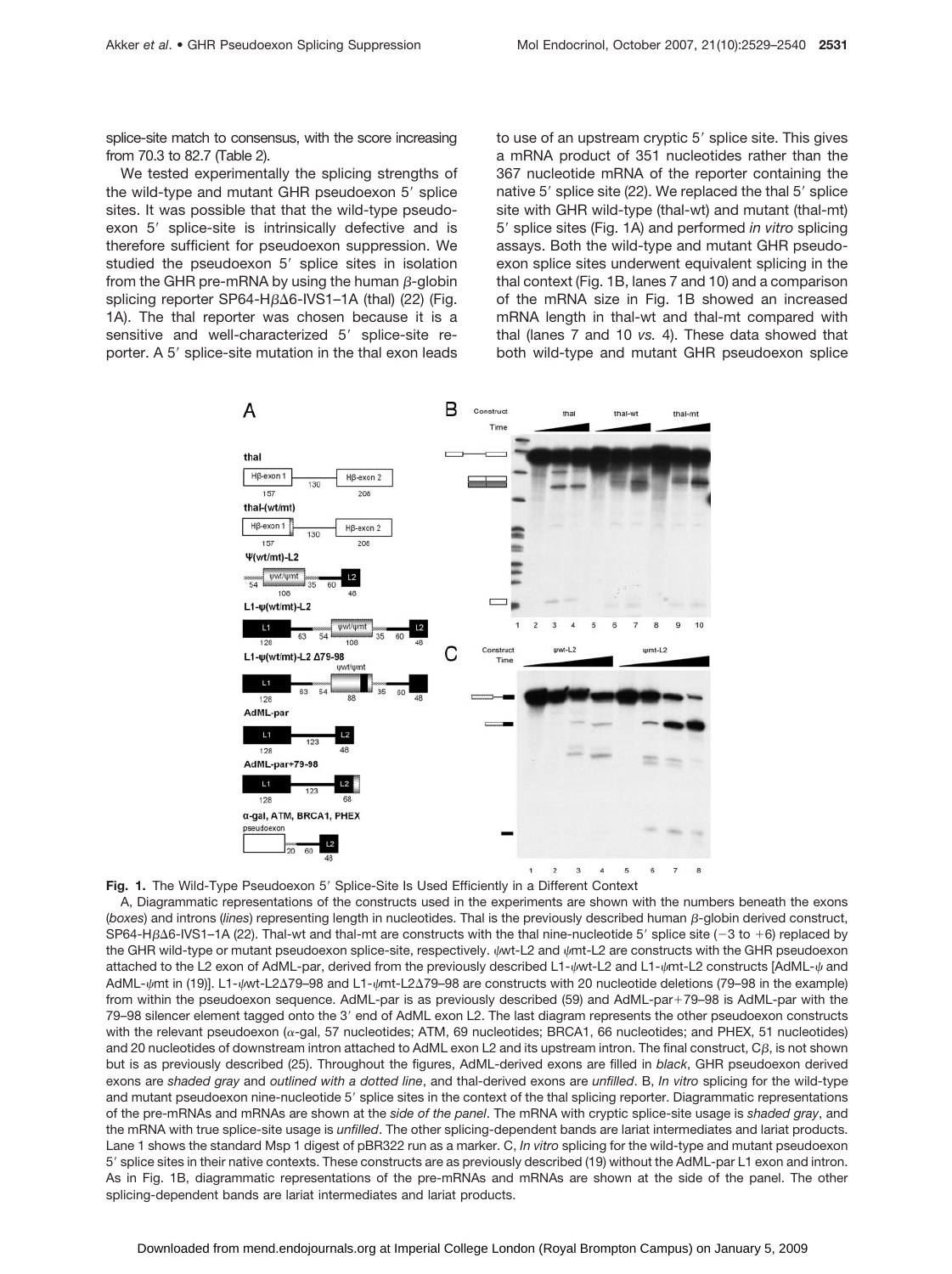sites had intrinsic splicing activity and that this activity was greater than that of the reporter cryptic splice site.

## **Silencing Elements within the Pseudoexon Determine Skipping**

We next determined the splicing effects of other sequences in the GHR pre-mRNA. We exploited *in vitro* splicing assays using chimeric pre-mRNAs. We used only the GHR pseudoexon and its splice sites in a construct containing the adenovirus major late (AdML) intron and L2 exon ( $\psi$ wt-L2 and  $\psi$ mt-L2 in Fig. 1A). Note that the wild-type and mutant GHR pseudoexon 5' splice sites now lie in a limited native context, with the complete GHR pseudoexon sequence, 54 nucleotides of upstream intron and 35 nucleotides of downstream intron. There remained a significant difference  $(P = 0.003)$  between the splicing of the wild-type and mutant GHR pseudoexons (Fig. 1C, lanes 4 *vs.* 8), consistent with our previous data (19). This suggested that the sequences determining silencing of the GHR pseudoexon were active when the GHR pseudoexon was the leading exon and that they were confined to the GHR pseudoexon itself and/or a limited range of the surrounding introns. We also removed the GHR upstream and downstream introns and *in vitro* splicing experiments showed these had no effect on splicing (data not shown). This implied that the splicing behavior of the GHR pseudoexon is controlled via elements within the pseudoexon itself.

To systematically test for regulatory elements, a series of 20 nucleotide deletions were made along the length of both the wild-type and mutant pseudoexons  $(L1-\psi(wt/mt)-L2 \Delta 79-98$  is the example in Fig. 1A). These pseudoexons with deletions were assessed for splicing as the middle exon of the AdML-par splicing reporter (Fig. 2A). Note that the deletions were of the same length, thus acting as internal controls for nonspecific effects of GHR pseudoexon length on splicing efficiency. Inclusion of the wild-type GHR pseudoexon was seen when nucleotides 79–98 were deleted (Fig. 2A, lane 3 *vs.* lanes 1 and 9). This suggested a silencing element but one that only functioned with the wild-type GHR pseudoexon splice-site and had no silencing effect on the mutant GHR pseudoexon (compare lane 4 *vs.* lanes 2 and 10). Traces of GHR pseudoexon inclusion were seen when nucleotides 39–58 (lane 7 *vs.* 1) and nucleotides 59–78 (lane 5 *vs.* 1) were deleted. Deletion of nucleotides 3–18 had no effect on splicing (data not shown). With the 79–98 deletion there was also an increase in the wild-type pseudoexon skipped product (Fig. 2A, lane 3 *vs.* 1), suggesting that the 79–98 silencer element (when active in the wild-type context), also suppressed splicing generally between AdML-par exons L1 and L2.

The amount of wild-type GHR pseudoexon splicing was quantified. Figure 2B demonstrates that there was a 4-fold increase in the ratio of GHR pseudoexon splicing when the 79–98 element was deleted  $(P =$ 0.005). Figure 2C shows a diagram of the wild-type



**Fig. 2.** Silencing Elements Occur within the Pseudoexon Sequence

A, *In vitro* splicing, at 1 h, for wild-type (wt) and mutant (mt) pseudoexons in the context of the AdML-par splicing reporter. A series of 20 nucleotide deletions were made along the length of the pseudoexons as represented by the diagrams above. The pre-mRNA, three exon mRNA, and two exon mRNA are represented by diagrams to the *left* of the panel. The pre-mRNAs and three exon mRNAs of the deletion containing pseudoexons are 20 nucleotides smaller than the full-length constructs in lanes 1 and 2. The other splicingdependent bands are lariat intermediates and lariat products. B, The statistical analysis of the  $\Delta$ 79–98 deletion construct compared with full-length control from five experiments. The ratio of pseudoexon inclusion to skipping was analyzed using the NIH (Bethesda, MD) Image program for quantitative assessment. Two-tailed paired  $t$  test gave  $P = 0.005$ . C, Diagram of the pseudoexon with the principal silencing elements portrayed as *black boxes*. The 20 nucleotides that contain the silencers are shown beneath the diagram. D, *In vitro* splicing for AdML-par and AdML-par+79–98 where the 79–98 silencing element has been placed on to the 3' end of AdML-par exon L2. Diagrammatic representations of the pre-mRNAs and mRNAs are shown at the side of the panel. The other splicing-dependent bands are lariat intermediates and lariat products.

GHR pseudoexon with the 39–58 and 79–98 silencing elements and their nucleotide sequences denoted beneath. These silencing elements do not appear to resemble previously described or predicted silencing elements (17, 23, 24). Furthermore, when the GHR pseudoexon was assessed using FAS-ESS (http:// genes.mit.edu/fas-ess/) (24), the only predicted splicing silencers occurred in the 19–38 region, which did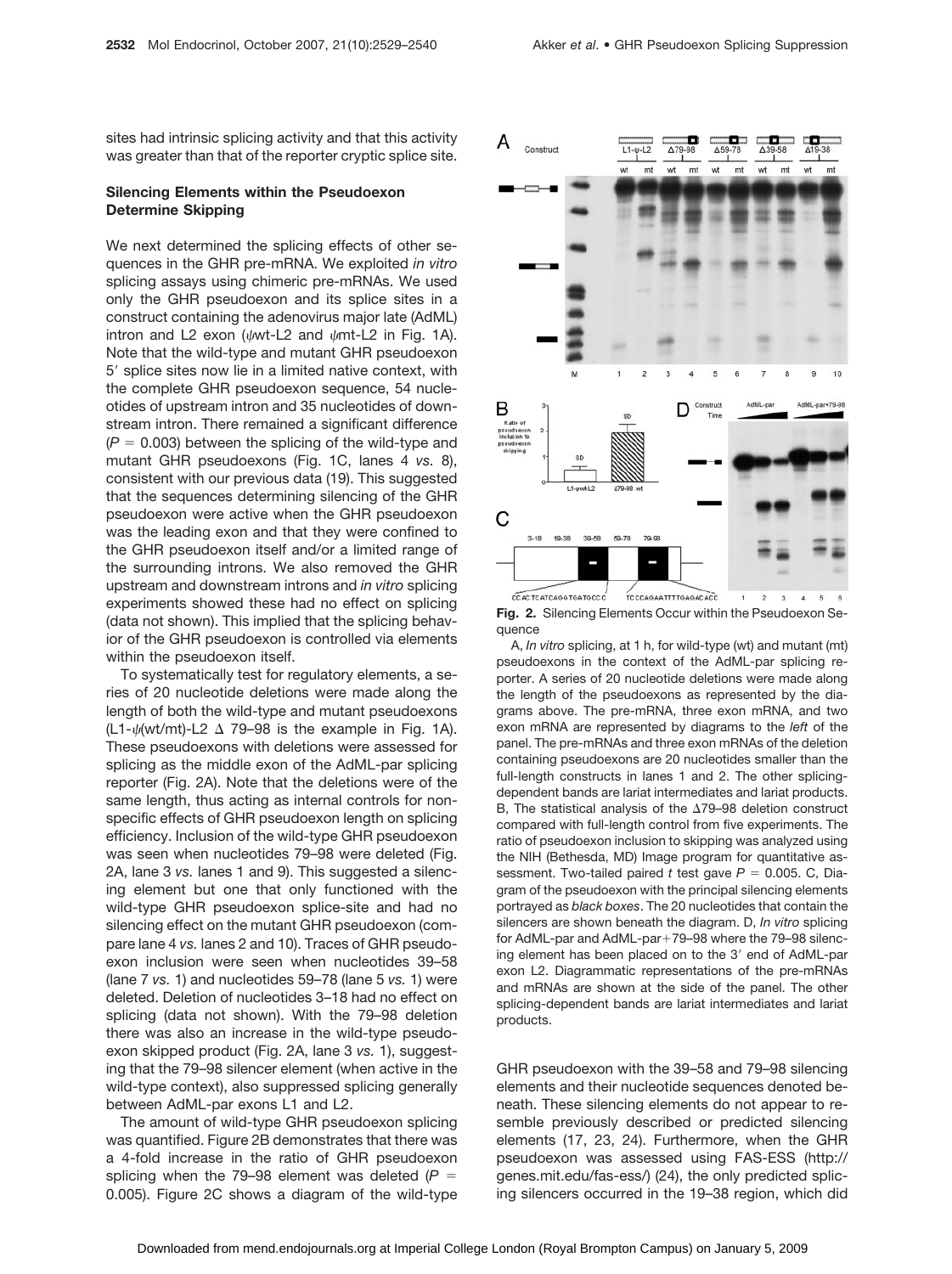not show silencing activity (Fig. 2A, lanes 9 and 10). The increased GHR pseudoexon splicing was not due to a nonspecific effect of decreased pseudoexon length because there was only minimal splicing with deletion of sequences 59–78 and 19–38.

Lastly, we tested whether the GHR pseudoexon 78–98 element had a general effect on silencing splicing. We positioned the element at the end of the second exon of AdML-par, a similar strategy to the characterization of the native exonic splicing silencer of the  $\beta$  exon of the DNA ligase III gene (25). The element did not have silencing activity when placed in this different context (Fig. 2D, compare lane 6 *vs.* 3).

# **Heterogenous Nuclear Ribonucleoprotein (hnRNP) E1 Interacts with the Pseudoexon and Is Important for Pseudoexon Skipping**

To determine the factors acting at the GHR pseudoexon, we performed immunoprecipitation experiments with antibodies available in the lab against hnRNP A1, hnRNP E1, SF2/ASF, U1A, U1–70k and Sm. The ability of the antibodies to specifically coimmunoprecipitate radiolabeled pre-mRNAs was tested under three different *in vitro* splicing conditions; presplicing; step 1; and, splicing. Presplicing conditions were HeLa nuclear extracts held on ice, thereby allowing only the nonspecific complex H to form, but not splicing complexes E or A (13). Step 1 reactions were in HeLa nuclear extracts with ATP omitted, but incubated at 30 C, thus allowing the formation of early E and A splicing complexes, but blocking progression to later splicing steps and splicing complexes B and C. The splicing reactions were pre-mRNAs incubated at 30 C in HeLa nuclear extracts with all splicing reagents (26). Anti-maltose-binding protein (MBP) antibody was used as a control for nonspecific immunoprecipitation. hnRNP E1 specifically bound the GHR pseudoexon under presplicing conditions (Fig. 3A, lanes 7 and 8) when compared with the AdMLpar control (lane 6). Furthermore, this binding was associated with GHR pseudoexon skipping because hnRNP E1 binding was 58% greater  $(P = 0.015)$  in the wild-type pseudoexon compared with the mutant pseudoexon (lane 7 compared with 8). Although this interaction remained detectable under step 1 conditions (lanes 13 and 14), it was lost under splicing conditions (lanes 10 and 11). The binding of hnRNP E1 with the GHR pseudoexon was detectable but was 19% ( $P = 0.03$ ) weaker for the  $\Delta 79 - 98$ pre-mRNAs, compared with full-length wild-type and mutant pseudoexons (Fig. 3B; lanes 11 and 12 *vs.* 9 and 10). Control immunoprecipitation experiments with the anti-MBP antibody showed no immunoprecipitation of pre-mRNA (lanes 3–5) and good recovery of appropriately spliced products, intermediates and pre-mRNA in the supernatant to show accurate loading (lanes 1 and 2). Immunoprecipitation experiments with antibodies targeting



**Fig. 3.** The Pseudoexon Binds hnRNP E1 under Presplicing **Conditions** 

A, Immunoprecipitations, with anti-hnRNP E1 antibody or anti-MBP antibody as a control, were performed on splicing reactions preincubated under different conditions; presplicing (4 C), Step 1 (30 C, no ATP) or splicing (30 C). The constructs used were AdML-par (Ad) as a two exon control compared with  $\psi$ wt-L2 and  $\psi$ mt-L2. Recovered radiolabeled pre-mRNAs were demonstrated by PAGE. Lanes 1 and 2 represent 10% of the MBP control supernatant as loading controls (less pre-mRNA correlates with more efficient splicing). Pre-mRNA and mRNA are represented by the diagrams at the side of the gel. Lanes 3–5 show background RNA recovery using the MBP control antibody with all three constructs and lanes 6, 9, and 12 represent negative controls with the AdML-par construct and hnRNP E1 antibodies. wt, Wild type; mt, mutant. B, Immunoprecipitations were repeated as above with the addition of the  $\Delta$ 79–98 wild-type and mutant pre-mRNAs. Lanes 1–8 are the MBP splicing supernatant loading controls and immunoprecipitation controls. Lanes 9–16 show results of immunoprecipitation with anti-hnRNP E1 antibodies for the 4 pre-mRNAs under presplicing and splicing conditions.

splicing factors hnRNP A1 and SF2/ASF did not coimmunoprecipitate pre-mRNA (data not shown).

To confirm whether hnRNP E1 was a silencer of wild-type pseudoexon splicing *in vivo*, RNA interference (RNAi) experiments were performed with small interfering RNA (siRNA) duplexes targeting the hnRNP E1 mRNA (Fig. 4). Eukaryotic expression plasmids containing the wild-type and mutant pseudoexons in the AdML-par reporter were transfected into HeLa cells and extracted RNA was assayed for splicing by RT-PCR. Panel B shows partial, but incomplete, knockdown of hnRNP E1 mRNA at 24 h (lanes 5–10) using three different targeting siRNA duplexes (H1- H3), when compared with siRNA-negative controls (lanes 1–4) and siRNA specificity controls targeting the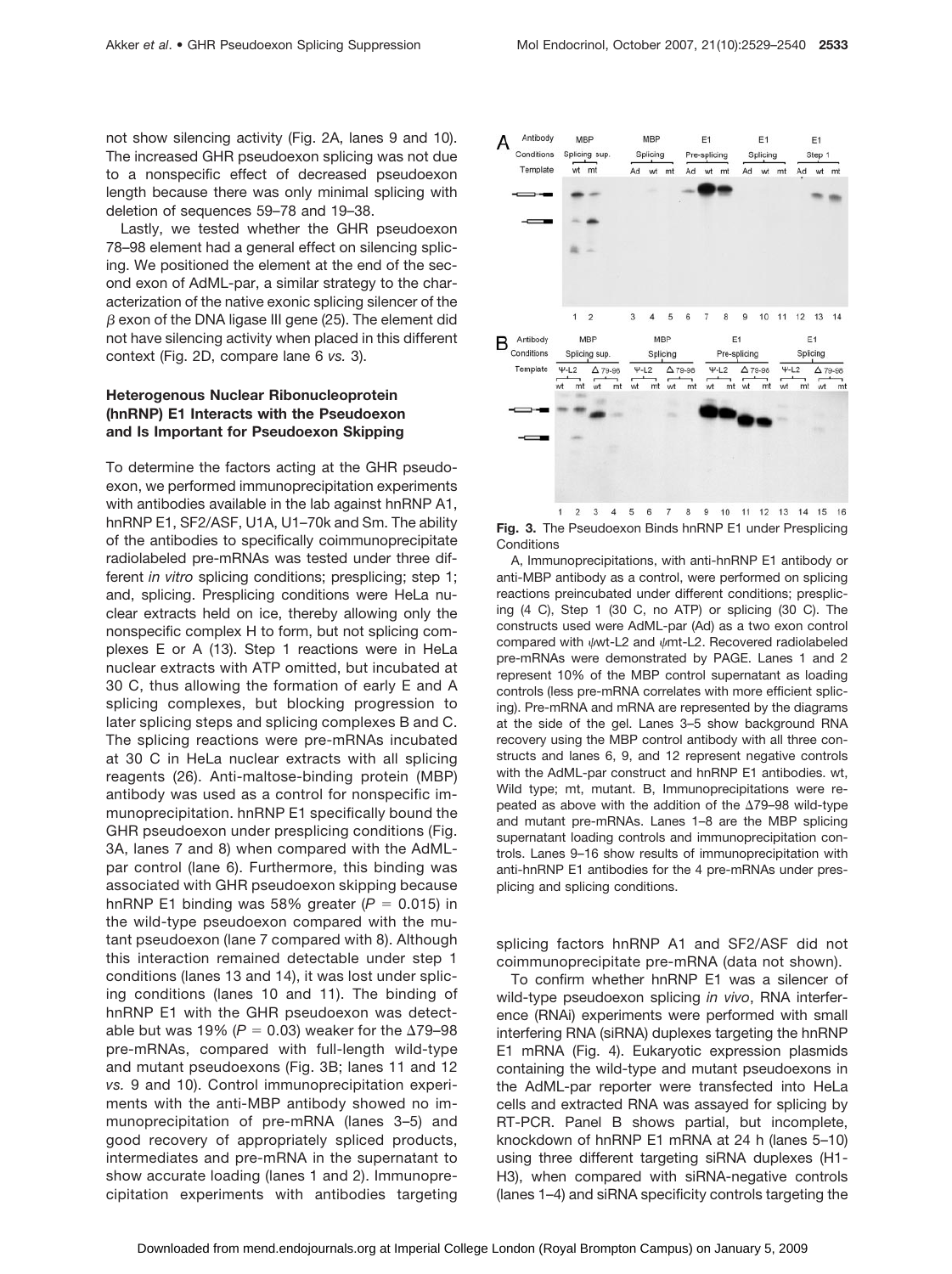

**Fig. 4.** hnRNP E1 Depletion Is Associated with Increased Pseudoexon Recognition

HeLa cells were transfected with pCG plasmids containing the wild-type (wt) or mutant (mt) pseudoexons within the AdML-par reporter (lanes 3–14). siRNA duplexes were cotransfected to a final concentration of 67 nmol/liter (lanes 5–14). siRNA duplexes included three siRNAs targeting three regions of the hnRNP E1 mRNA as multiplicity controls (H1, H2, and H3 in lanes 5–10). siRNAs targeting lamin A/C and insulin receptor (IR) were used as specificity controls (lanes 11–14). A, RNA loading with the principal ribosomal 28S and 18S bands labeled. The RNA was also quantified by spectrophotometry and input RNA corrected before reverse transcription. B, RT-PCR for hnRNP E1 mRNA (258 nucleotides) at 24 h after transfection. C, Splicing products for the pseudoexon plasmids with inclusion (214) or skipping (106). Lane M shows the DNA marker pBR322 Msp I. Lane 1 shows a no transfection control and lane 2 an oligofectamine alone control. Lanes 3 and 4 show plasmid transfection alone with no siRNA cotransfection.

lamin A/C and insulin receptor genes (lanes 11–14). Transfection of siRNA oligonucleotides to hnRNP E1 was associated with a 2.3-fold  $(P = 0.0017)$  increase in pseudoexon inclusion in the wild-type pseudoexon mini-gene (panel C, lanes 5, 7, and 9 compared with lanes 3, 11, and 13). For the statistical analysis, quantitation of pseudoexon inclusion was compared for siRNA to hnRNP E1 against the siRNA controls (lamin A/C and IR) because there was also a slight increase in splicing seen with these controls. In HeLa cells, the wild-type pseudoexon was included to a greater extent (lane 3) than the *in vitro* setting, but a splicing difference was maintained as the mutant pseudoexon was fully included (lane 4). No significant increase was seen in the mutant pseudoexon, suggesting this was not a general splicing effect. However, the splicing efficiency of the wild-type pseudoexon pre-mRNA was increased overall with siRNA against hnRNP E1 leading to an increase in both two and three exon mRNAs. This result was similar to the overall increase in splicing seen with deletion of the 79–98 silencer *in vitro* (Fig. 2A, lane 3). Protein knockdown by Western blotting was not assessed as a significant proportion of hnRNP E1 is cytoplasmic (27), and it remains possible that the antibody would cross-react with the 90% homologous protein, hnRNP E2. An additional control RT-PCR for hnRNP E2 was, however, performed and this showed no difference in hnRNP E2 mRNA levels with successful hnRNP E1 knockdown (data not shown). All of these effects were observed with a siRNA concentration of only 67 nm.

# **U1 snRNP Interacts with the Pseudoexon in a snRNA-Independent Way that Is Inversely Correlated to Splicing**

We next investigated the interaction of U1 snRNP with pseudoexon-containing pre-mRNAs by immunoprecipitation in HeLa nuclear extracts. Immunoprecipitations were performed using antibodies against U1 snRNP core proteins: U1A and U1–70k. U1A specifically bound pseudoexon-containing pre-mRNAs under presplicing conditions (Fig. 5A, lanes 8 and 9). This contrasted with the constitutive exons of AdML-par which were only bound by U1A under splicing conditions (lanes 7 *vs.* 10). These AdML-par control data are consistent with the previously published experiments in  $\beta$ -globin (28).

Furthermore, as seen with hnRNP E1, the U1A binding was associated with GHR pseudoexon skipping because binding was 28% ( $P = 0.03$ ) greater in the wild-type pseudoexon compared with the mutant pseudoexon. Preliminary experiments assessing U1A binding to pseudoexons with the 79–98 silencer removed did not show a significant reduction in U1A binding.

Under Step 1 conditions, there was also pseudoexon binding of U1A (data not shown), although this was less than under presplicing conditions as found for hnRNP E1 (Fig. 3A, lanes 13 and 14). Immunoprecipitation of the U1–70k protein gave similar results (Fig. 5B), as did immunoprecipitations with antibodies against the snRNP component Sm (data not shown). However, for U1–70k and Sm immunoprecipitations,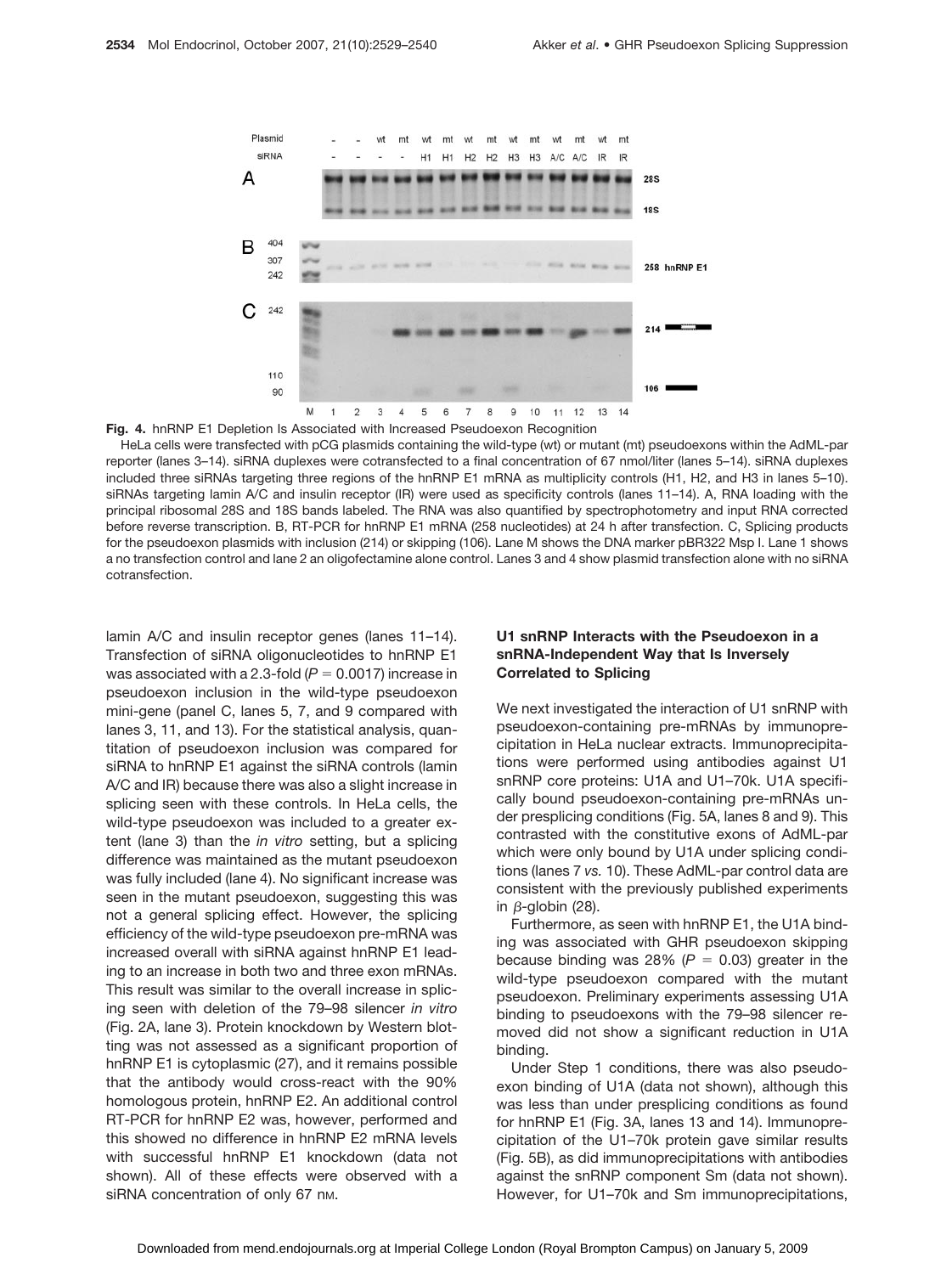

**Fig. 5.** Wild-Type (wt) and Mutant (mt) Pseudoexons Bind U1A under Presplicing Conditions but Only the Mutant Pseudoexon Binds U1 snRNA

A, Immunoprecipitation assays, with anti-U1A antibody were performed, as for Fig. 3, under either presplicing or splicing conditions. The constructs used were AdML-par (Ad) as a two exon control compared with  $\psi$ wt-L2 and  $\psi$ mt-L2. Lanes 1–3 represent 10% MBP loading controls. The MBP controls were performed under presplicing conditions. Lanes 4–6 show RNA recovery with anti-MBP antibodies and lanes 7–12 show results for anti-U1A antibody under presplicing and splicing conditions. B, Immunoprecipitation assays, with anti-U1 70k antibody were performed, as for Fig. 5C, except that the MBP controls in this experiment were performed under splicing conditions. The diagrams to the *left* represent the pre-mRNA and mRNA products of the splicing supernatant. C, Pre-mRNA/snRNA UV crosslinking was performed under step 1 conditions. Wild-type (lanes 1–4) and mutant (lanes 5–8) pseudoexon-containing pre-mR-NAs ( $\psi$ wt-L2 and  $\psi$ mt-L2) were incubated in a step 1 splicing assay (30 C, without ATP) except lanes 1 and 5 that were incubated under presplicing conditions (4 C). Nuclear extracts in lanes 3 and 7 were preincubated with oligonucleotides targeting the U1 snRNA as a U1 snRNA specificity control and extracts in lanes 4 and 8 were preincubated with oligonucleotides targeting the U2 snRNA.

AdML-par was not immunoprecipitated under splicing conditions, suggesting that the antibody binding site is inaccessible. The U1–70k and Sm antibodies have principally been used for snRNP immunoprecipitation rather than snRNP/pre-mRNA coimmunoprecipitation.

UV cross-linking studies (Fig. 5C) showed that U1 snRNA only cross-linked to the mutant pseudoexon (lane 6 *vs.* 2) ( $P = 0.028$ ) under splicing conditions (lane 6 *vs.* 5). No cross-linking was seen under presplicing conditions and depletion of U1 snRNA resulted in loss of cross-linking to the mutant pseudoexon (lane 7 *vs.* 6).

# **U1 snRNP Undergoes a Pre-Spliceosomal Interaction with Other Pseudoexons**

To test whether pre-spliceosomal binding of U1 snRNP occurs in other pseudoexons and alternative exons, immunoprecipitation experiments were performed in extracts mixed with pre-mRNAs on ice. The immunoprecipitating antibody was to U1A as in Fig. 5A. The test pre-mRNAs were: two rarely used alternative exons derived from the  $\alpha$  galactosidase (29) and DNA ligase III (25) genes; and, three other pseudoexons with naturally occurring disease causing mutations derived from the ATM (18), PHEX (30), and BRCA1 (31) genes. AdML-par pre-mRNA was used as a negative control because this contains a constitutive intron efficiently interacting with U1 snRNP only under full splicing conditions (Fig. 5A, lane 10) but weakly under pre-spliceosomal conditions (Fig. 5A, lane 7). Bacterial kanamycin resistance mRNA was used as an intronless negative control RNA to show nonspecific binding. Figure 6A shows that all the exons and pseudoexons tested had increased binding of U1A compared with AdML-par pre-mRNA and bacterial kanamycin resistance mRNA controls. In two of the three examples (GHR and ATM) where the naturally occurring mutations were compared with the native exon, U1A binding was reduced in the splicing active context (lanes 5 *vs.* 4 and 9 *vs.* 8).

## **DISCUSSION**

Numerous pseudosites within introns are actively suppressed (15–18). The GHR pseudoexon has provided a model with which to explore pseudoexon suppression. Our analysis indicated poor pseudosite and pseudoexon prediction by bio-informatic criteria. The finding that the wild-type GHR pseudoexon 5' splicesite was capable of efficient splicing when placed in a constitutive exon suggested the repressive influence of other sequences in the pseudoexon. The deletion experiments showed that the wild-type 5' splice-site suppression is, in part, due to the presence of silencing elements within the pseudoexon. Silencing elements in proximity to the pseudoexon have been described for both the *hprt* (15) and ATM (18) pseudoexons, but the GHR pseudoexon  $\Delta$ 79–98 element was surprising in that it appeared to only have an effect on wild-type but not mutant pseudoexon splic-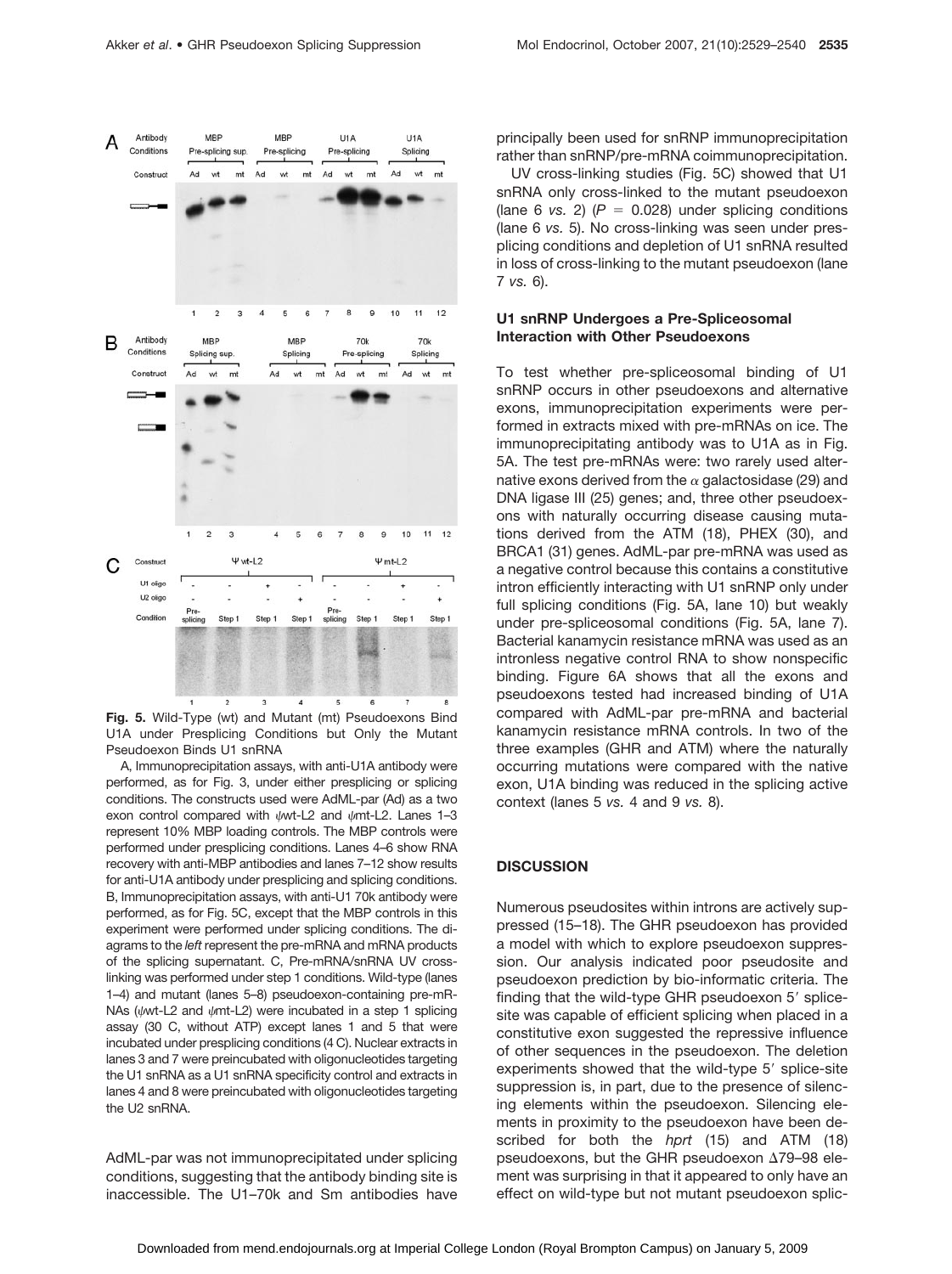

**Fig. 6.** U1 Interacts with Other Pseudoexons and Alternative Exons under Presplicing Conditions

A, Immunoprecipitation assays, with anti-U1A antibody, were performed against a panel of different pre-mRNAs under presplicing conditions. Negative control constructs included the bacterial kanamycin resistance gene (Kan) in lane 1 and AdML-par (Ad) in lane 3. Wild-type and mutated premRNAs are shown for the first three exons, the GHR pseudoexon [wild-type (wt) and mutant (mt)], the  $\alpha$ -galactosidase alternative exon ( $\alpha$ -gal w and m) and the Ataxia Telangectasia pseudoexon (ATM w and m). Wild-type pre-mRNAs only are shown for the BRCA1 pseudoexon, the PHEX pseudoexon and the DNA ligase III alternative exon (Cβ). B, The *upper* diagram represents the U1 snRNP interaction with a true 5' splice-site. The U1 snRNA is represented by the letters between the U1 snRNP and the 5' splice-site. The lower dia*gram* shows a model of pseudoexon repression where a hnRNP interacts with a silencing element and U1 snRNP to identify the 5' pseudo-site. A different conformation of U1 snRNP is represented by the changed shading and diversion of the snRNA from the 5' splice-site. The U1 snRNA does not base-pair with the pseudo-site and spliceosome formation is blocked. This hnRNP/U1 snRNP/pre-mRNA interaction occurs early, before possible spliceosome formation. A, Adenine; G, guanine; U, uracil.

ing. We acknowledge that deletion mutants may create new hybrid sequences that might influence splicing. However, the specific effect of the GHR pseudoexon  $\Delta$ 79–98 on the splicing of the wild-type pseudoexon but not on the mutant suggests a new hybrid enhancer interaction is unlikely.

hnRNP E1 interacted with the GHR pseudoexon under presplicing conditions in a manner that is inversely related both to splicing itself and splicing conditions. Thus, the interaction was greater in the wild type than in the mutant, and the protein bound to the pre-mRNA only significantly on ice, with the immunoprecipitation diminishing as the conditions are brought closer to splicing ones (first in an extract halted at step 1, then a full splicing extract). The loss of detectable hnRNP E1 under splicing conditions would be compatible with the known role of SR proteins and hnRNPs in recruiting additional factors (see review in Ref. 14). For example, one speculation is that recruitment of additional factors rapidly occurs, thereby displacing hnRNP E1. The RNAi results support a role for hnRNP E1 in silencing of the GHR pseudoexon. Knockdown of hnRNP E1 leads to an increase in splicing of wildtype pseudoexon-containing pre-mRNAs with no increase seen in mutant pseudoexon-containing premRNAs. If the knockdown of hnRNP E1 led to a nonspecific increase in splicing, one would predict an increase in the mutant pseudoexon-containing mRNA also. We acknowledge that RNAi of hnRNP E1 *in vivo* showed a wider increase in splicing activity than the *in vitro* experiments, which may reflect undefined differences in the RNA reporters or cell constituents. Furthermore, we acknowledge that there are considerable technical difficulties in RNAi of hnRNP E1 and hnRNP proteins in general. The difficulties reflect their nuclear abundance, the lack of complete knockdown by siRNA and their binding to multiple sites, as typified by hnRNP A1 (32). hnRNP E1 transfection post-siRNA and experiments with 79–98 silencer-deleted pseudoexons could provide more powerful evidence of hnRNP E1 involvement, but we believe the current data do partly support the *in vitro* data. hnRNP E1 (also termed PCBP 1 and  $\alpha$ CP 1) has roles in translation and mRNA stability and is found in both the nucleus and cytoplasm (see Ref. 27 for review). It does, however, colocalize in nuclear speckles with the splicing factor SC35, suggesting a possible role in splicing (33).

The U1A immunoprecipitation data suggested that U1 snRNP was also interacting with both wild-type and mutant pseudoexons before expected spliceosome formation and, as with hnRNP E1, the interaction was inversely correlated to splicing conditions. However, the interaction of U1 snRNP with the wild-type pseudoexon was biochemically distinct from the characteristics of its interaction with true exons. For true exons (for example AdML-par, in Fig. 5A), U1 snRNP bound the 5' splice-site in splicing extracts at 30 C, before the need for ATP, but not while the *in vitro* reactions were on ice (28). This unexpected pre-spliceosomal interaction occurred in the five other pseudoexons or rarely used alternative exons that were tested. As with hnRNP E1, the U1 snRNP interaction was not detectable in the pseudoexons under splicing conditions and we hypothesize that this is due to either, displacement of the U1 snRNP by another complex or recruitment of other factors around the U1 snRNP.

The U1 snRNA/5' splice-site interaction is an important part of accurate and specific splicing (34). Splicing is significantly reduced with U1 snRNA depletion, but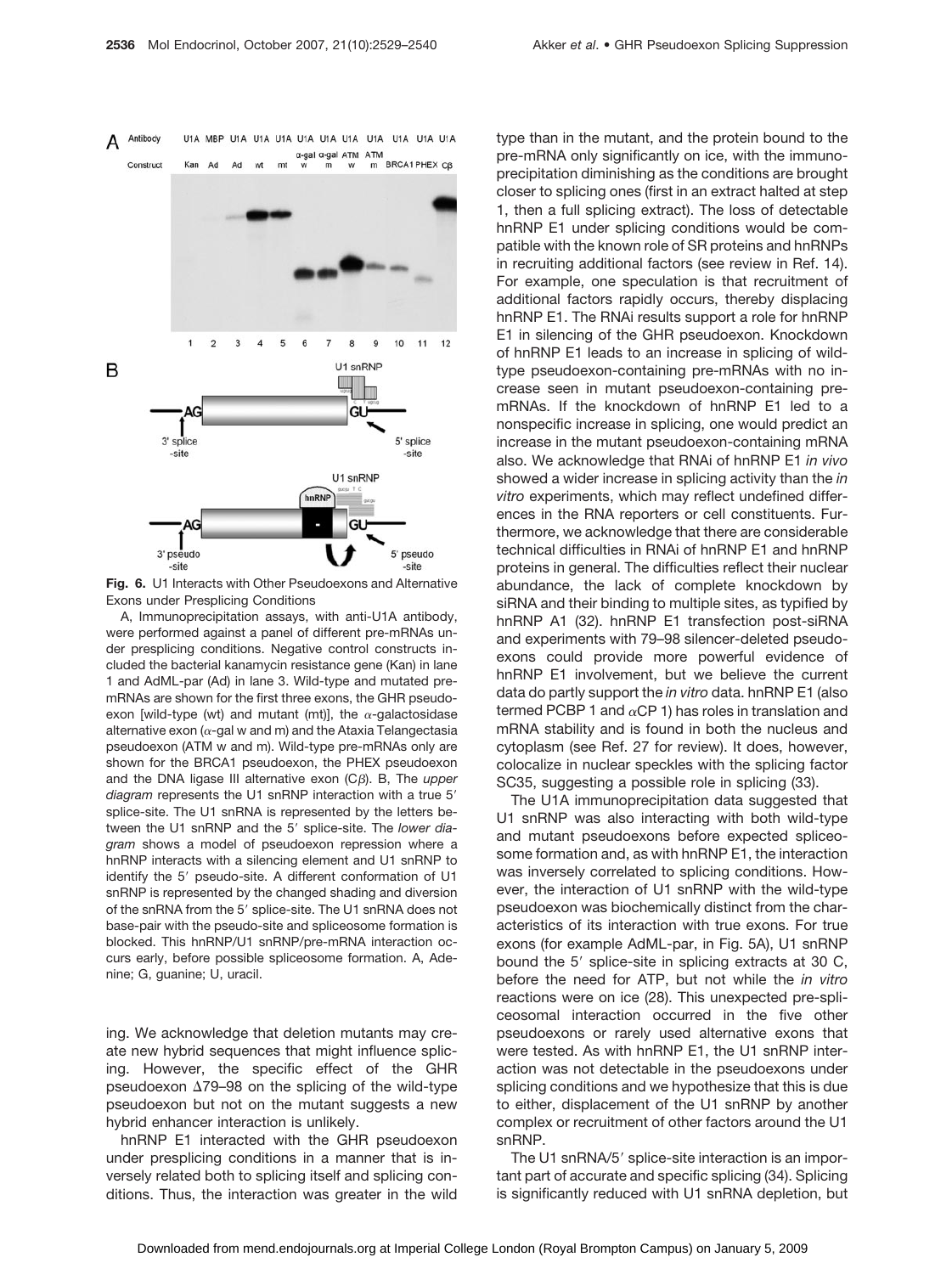U1 snRNP is still capable of interacting with 5' splice sites both in yeast (35) and in mammals (34, 36). That U1 snRNP may act as a suppressor of pseudoexon splicing is plausible because it is recognized that U1 snRNP can act in an inhibitory manner. In mammals, proximity of 5' consensus splice sites inhibits splicing (28, 37, 38), and there are several models in which U1 snRNP is proposed to have an inhibitory role. Exonic splicing enhancers are known to encourage U1 snRNP binding to genuine 5' splice sites (28, 39) but work on the *Drosophila* P-element shows that, in a contrasting manner, U1 snRNP may bind pseudosites, together with silencers, to actually disrupt splicing at the genuine 5' splice-site. This allows regulation of alternative splicing of the P-element third intron (40). Similar work demonstrates that U1 snRNP also has a role in the skipping of a pseudoexon within intron 20 of the ATM gene (18). Finally, a U1 snRNP complex has been shown to bind 5' pseudosites within viral negative regulatory elements of the Rous sarcoma virus (41) and the human papilloma virus type 16 (42). Interestingly hnRNP E1 has been shown to also bind the same region of the human papilloma virus 16 mRNA (43).

The data above would support the previously described models of 5' splice-site selection (44, 45) to include pseudosites. Thus, for 5' pseudosites, inhibitory splicing factors act to destabilize the potential U1 snRNA/5' splice-site interaction. Early, pre-spliceosomal binding (complex H) of the silencers and U1 snRNP would ensure that these sites are safely isolated. U1 snRNP binding may be in a different configuration. The cross-linking data (Fig. 5C) could be explained if this were the case. Cross-linking of the U1 snRNA to the pre-mRNA was only seen in the mutant under STEP 1 conditions, as would be predicted if the U1 snRNA/pre-mRNA interaction is a prerequisite to splicing. The presplicing U1A immunoprecipitations (Fig. 5A) suggest that there was a U1 snRNP/premRNA interaction, but the lack of cross-linking in both wild-type and mutant pre-mRNAs under presplicing conditions suggested that this interaction is indeed different.

Figure 6B is a diagrammatic model of this potential U1 snRNP interaction. The upper diagram shows the U1 snRNP interacting with an active 5' splice site (such as the mutant pseudoexon). The U1 snRNA base pairs with the 5' splice site and recruits the spliceosome. The lower diagram shows the pseudoexon silencer interacting with the 5' splice site. The interaction leads to the early recruitment of a hnRNP and U1 snRNP. However, the U1 snRNP does not interact in an active conformation, and thus blocks further recruitment of spliceosomal factors. By temporally ensuring that this inhibitory U1 snRNP role occurs before active U1 snRNP interactions, splicing fidelity is maintained. The model is likely to be an over simplification because our data suggest the presence of more than one silencing element (Fig. 3A) and more than one hnRNP E1 binding site (Fig. 4B). One possibility is that cooperative binding of other silencing factors would follow an initial interaction. This model would be the mammalian equivalent of that proposed for the *Drosophila* P-element, which also does not require base pairing between the U1 snRNA and target pre-mRNA (40). There is some further published evidence to support such a role for hnRNPs and U1 snRNP: 1) It has previously been demonstrated that hnRNP A1 leads to decreased U1 snRNA/pre-mRNA base pairing (46–48); 2) Several systematically identified exonic splicing silencers are also 5' pseudosites (24); and 3) U1 snRNP is the most abundant snRNP, with twice the number of copies per cell when compared with U2 snRNP and five times the copies of U4 and U5 snRNPs (49). These data suggest a potential additional role of a U1 snRNP/ hnRNP interaction to identify and isolate potential 5' splice sites. Our data also suggest that a defect in the mechanism of suppression of pseudoexon splicing could result in GHR pseudoexon inclusion and Laron syndrome. There may well be other similar examples of intronic mutations leading to removal of pseudoexon suppression, and resulting in genetic disease.

### **MATERIALS AND METHODS**

#### **Construction of Pre-mRNA Templates**

Templates were made as described (19) by overlap extension PCR. Oligonucleotide sequences are available on request. Radiolabeled pre-mRNAs were transcribed with SP6 or T7 RNA polymerase using  $[\alpha^{-32}P$ -GTP] and then gel purified.

#### **Splicing Reactions**

The  $25-\mu l$  splicing reactions were performed using 20 fmol of pre-mRNA, incubated with HeLa cell nuclear extract splicing mix as described (50), under presplicing (0 C), Step 1 (30 C but without ATP) or splicing (30 C) conditions.

#### **Immunoprecipitations**

Anti-MBP antibodies (51) and anti-U1 70k (2.73) antibodies (52) were kindly provided by Adrian Krainer (Cold Spring Harbor Laboratory, Cold Spring Harbor, NY). Anti-U1A (1E1) antibodies (53) were kindly provided by J. Alwine (University of Pennsylvania, Philadelphia, PA) and anti-hnRNP E1 (GSTE1) antibodies (54) by Asok Antony (Indiana University, Indianapolis, IN). Experiments were essentially performed as described (50). Briefly, Protein G Sepharose beads (Amersham Biosciences, Buckinghamshire, UK) were washed and incubated overnight at 4 C with antimouse or, for GSTE1, antirabbit IgG. After three further washes in buffer IP150, the specific antibodies were then prebound for 2 h at 4 C. After three further washes,  $25-\mu$  splice reactions with 475  $\mu$  IP150 buffer were added and incubated for 1 h at 4 C. The final three washes were performed with IP150 buffer containing 0.5 mg/ml tRNA. The resuspended pellet underwent phenol extraction and ethanol precipitation.

#### **RNAi Cotransfections**

Three siRNAs targeting hnRNP E1 mRNA were selected using recognized criteria (55) from a list generated by the Dharmacon on-line siRNA design center, after a BLAST search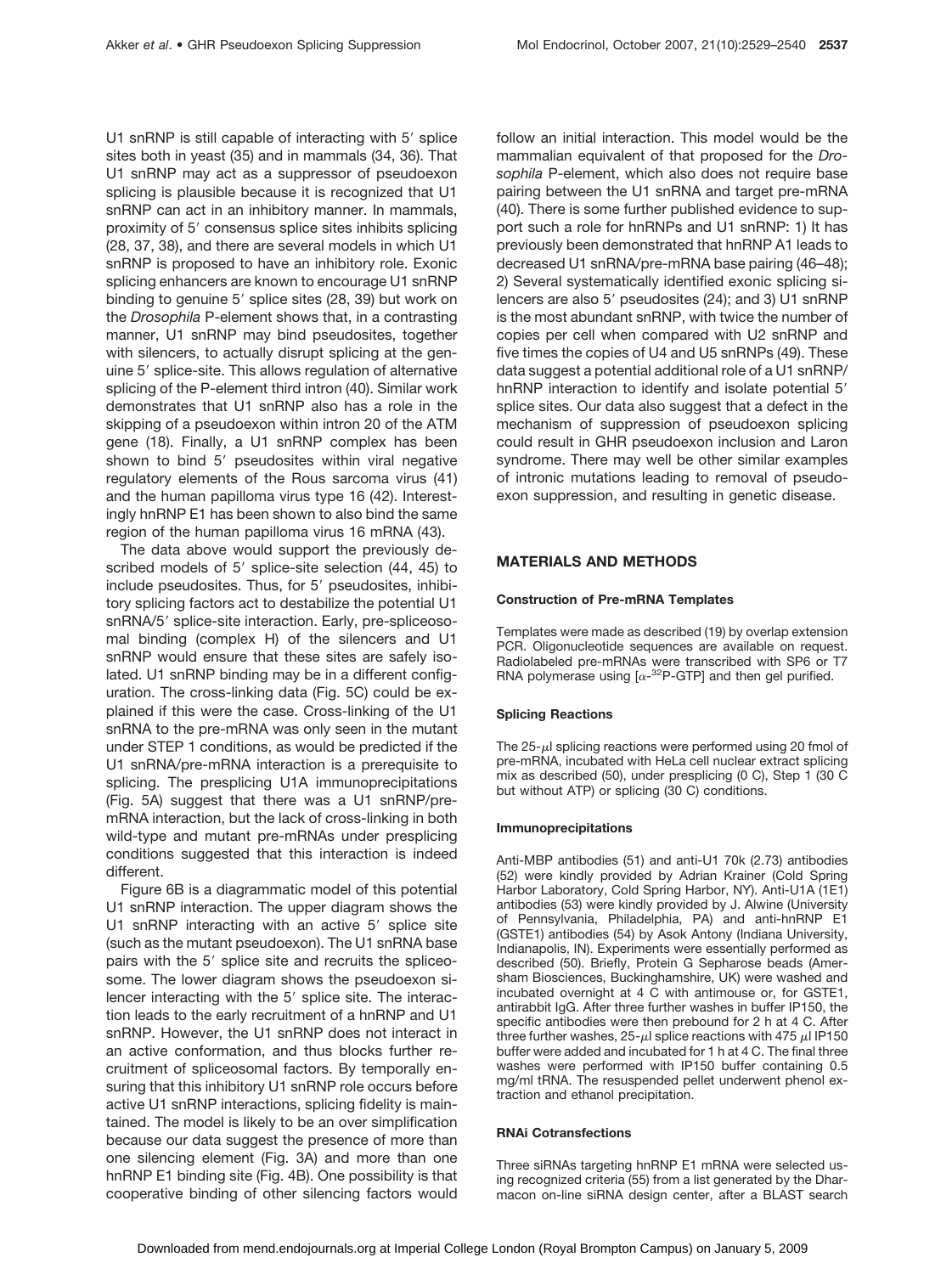(H1; AAGAGATCCGCGAGAGTAC, H2; CTCGATTCAAGGA-CAACAC, H3; CTTAATTGGCTGCATAATC). siRNAs targeting the insulin receptor and Lamin A/C mRNA were ordered as specificity controls. Mini-gene systems expressing wild-type or mutant pseudoexons were made by subcloning the described AdML-par pseudoexon constructs (19) into pCG plasmids. HeLa cells were seeded in 24-well plates at a concentration of 100,000/ml in a final volume of 0.5 ml. Cells were treated at 24 h with siRNA, using transfection protocols previously described (56, 57), with the following changes: siRNA was added to a final concentration of 67 nm and was cotransfected with 1  $\mu$ g of the wild-type or mutant pseudoexon mini-gene. Previous titration experiments had established the minimum effective dose to knock down hnRNP E1 expression with minimal cell toxicity.

RNA was harvested from cells 24 h after transfection using the QIAGEN (Sussex, UK) RNeasy kit as per the manufacturer's instructions. The RNA was subjected to an additional deoxyribonuclease digestion step using ribonuclease-free RQ1DNase enzyme (Promega, Southampton, UK). RT-PCR was performed, with equal RNA loading (400 ng/reaction) ensured by standardization of concentrations using spectrophotometric readings. cDNA was subjected to PCR assaying for hnRNP E1 mRNA, hnRNP E2 mRNA and GHR pseudoexon splicing products.

#### **UV Cross-Linking Studies**

Step 1 splicing reactions were preincubated, for 15 min at 30 C, with 1  $\mu$  oligonucleotide (400  $\mu$ M) complementary to the U1 or U2 snRNA as previously described (58), before adding 20 fmol RNA. Ten microliters of each  $25$ - $\mu$ l reaction were then added to 0.4  $\mu$ l of ATP/CP and standard splicing control reactions were performed to ensure satisfactory U1/U2 depletion (data not shown). The remaining  $15-\mu l$  reactions were incubated at 30 C for 30 min and then, on ice, exposed to 9000J  $\times$  2 of UV light. Fifty microliters of Proteinase K mix were added and each reaction incubated for 15 min at 37 C. Samples were then phenol extracted, ethanol precipitated and visualized by PAGE.

#### **Statistical Analyses**

High resolution scans of the SDS-PAGE gels were quantified using Fujifilm (Tokyo, Japan) Multigauge version 2.3 software. GraphPad (San Diego, CA) prism software was used to analyze the data and the *P* values stated are the results of two-tailed *t* tests.

#### **Acknowledgments**

We are very grateful to A. Krainer (Cold Spring Harbor Laboratory, Cold Spring Harbor, NY), J. Alwine (University of Pennsylvania, Philadelphia PA), and A. Antony (Indiana University, Indianapolis, IN) for their generous gifts of antibodies. We are grateful to G. Makarov, O. Makarova, and I. Eperon (all from the University of Leicester, Leicestershire, UK) for helpful discussion.

Received January 22, 2007. Accepted July 6, 2007.

Address all correspondence and requests for reprints to: Dr. Scott A. Akker, Department of Endocrinology, 5th Floor, King George V Block, St Bartholomew's Hospital, West Smithfield, London EC1A 7BE, United Kingdom. E-mail: s.a.akker@qmul.ac.uk.

S.A. was supported by a Wellcome Training Fellowship from The Wellcome Trust (GR067291MA).

Disclosure Statement: None of the authors have any potential conflict to declare.

## **REFERENCES**

- 1. Akker SA, Smith PJ, Chew SL 2001 Nuclear post-transcriptional control of gene expression. J Mol Endocrinol 27:123–131
- 2. Long M, de Souza S, Rosenberg C, Gilbert W 1998 Relationship between "proto-splice sites" and intron phases: evidence from dicodon analysis. Proc Natl Acad Sci USA 95:219–223
- 3. Kapelari K, Ghanaati Z, Wollmann H, Ventz M, Ranke MB, Kofler R, Peters H 1999 A rapid screening for steroid 21-hydroxylase mutations in patients with congenital adrenal hyperplasia. Mutations in brief no. 247. Online. Hum Mutat 13:505
- 4. Mutch MG, Dilley WG, Sanjurjo F, DeBenedetti MK, Doherty GM, Wells SAJ, Goodfellow PJ, Lairmore TC 1999 Germline mutations in the multiple endocrine neoplasia type 1 gene: evidence for frequent splicing defects. Hum Mutat 13:175–185
- 5. Ars E, Serra E, Garcia J, Kruyer H, Gaona A, Lazaro C, Estivill X 2000 Mutations affecting mRNA splicing are the most common molecular defects in patients with neurofibromatosis type 1. Hum Mol Genet 9:237–247
- 6. Kalnina Z, Zayakin P, Silina K, Line A 2005 Alterations of pre-mRNA splicing in cancer. Genes Chromosomes Cancer 42:342–357
- 7. Kaufmann D, Leistner W, Kruse P, Kenner O, Hoffmeyer S, Hein C, Vogel W, Messiaen L, Bartelt B 2002 Aberrant splicing in several human tumors in the tumor suppressor genes neurofibromatosis type 1, neurofibromatosis type 2, and tuberous sclerosis 2. Cancer Res 62:1503–1509
- 8. Driouch K, Prydz H, Monese R, Johansen H, Lidereau R, Frengen E 2002 Alternative transcripts of the candidate tumor suppressor gene, WWOX, are expressed at high levels in human breast tumors. Oncogene 21:1832–1840
- 9. Claes K, Vandesompele J, Poppe B, Dahan K, Coene I, De Paepe A, Messiaen L 2002 Pathological splice mutations outside the invariant AG/GT splice sites of BRCA1 exon 5 increase alternative transcript levels in the 5' end of the BRCA1 gene. Oncogene 21:4171–4175
- 10. Lefevre SH, Chauveinc L, Stoppa-Lyonnet D, Michon J, Lumbroso L, Berthet P, Frappaz D, Dutrillaux B, Chevillard S, Malfoy B 2002 A T to C mutation in the polypyrimidine tract of the exon 9 splicing site of the RB1 gene responsible for low penetrance hereditary retinoblastoma. J Med Genet 39:E21
- 11. Gavert N, Yaron Y, Naiman T, Bercovich D, Rozen P, Shomrat R, Legum C, Orr-Urtreger 2002 A molecular analysis of the APC gene in 71 Israeli families: 17 novel mutations. Hum Mutat 19:664
- 12. Staley JP, Guthrie C 1998 Mechanical devices of the spliceosome: motors, clocks, springs, and things. Cell 92:315–326
- 13. Reed R, Oalandjian L 2000 Spliceosome assembly. In: Krainer AR, ed. Eukaryotic mRNA processing. Oxford, UK: IRL Press; 103–129
- 14. Cartegni L, Chew SL, Krainer AR 2002 Listening to silence and understanding nonsense: exonic mutations that affect splicing. Nat Rev Genet 3:285–298
- 15. Sun H, Chasin LA 2000 Multiple splicing defects in an intronic false exon. Mol Cell Biol 20:6414–6425
- 16. Fairbrother WG, Chasin LA 2001 Human genomic sequences that inhibit splicing. Mol Cell Biol 20:6816–6825
- 17. Zhang XH, Chasin LA 2004 Computational definition of sequence motifs governing constitutive exon splicing. Genes Dev 18:1241–1250
- 18. Pagani F, Buratti E, Stuani C, Bendix R, Dork T, Baralle FE 2002 A new type of mutation causes a splicing defect in ATM. Nat Genet 30:426–429
- 19. Metherell LA, Akker SA, Munroe PB, Rose SJ, Caulfield M, Savage MO, Chew SL, Clark AJ 2001 Pseudoexon activation as a novel mechanism for disease resulting in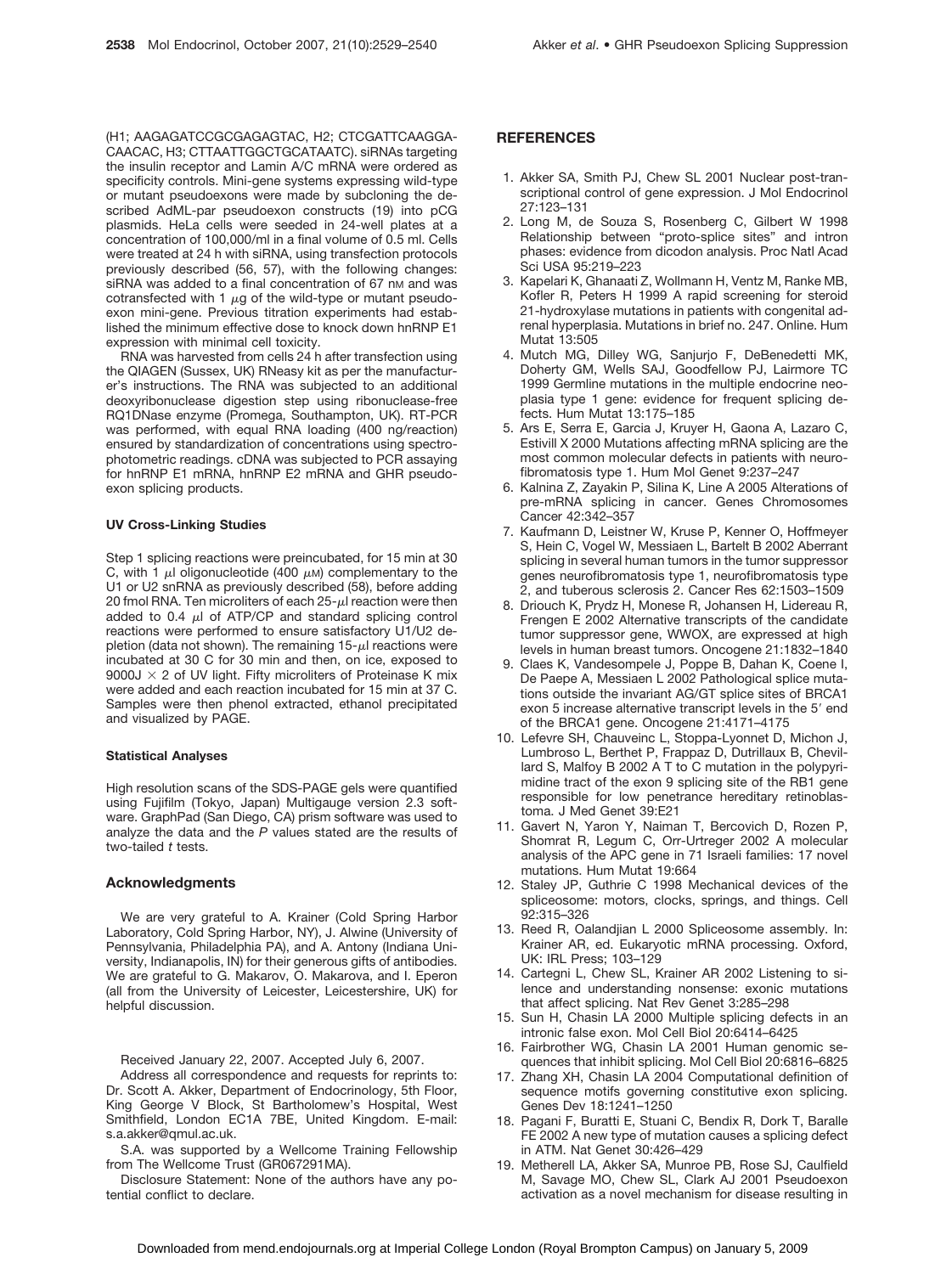atypical growth-hormone insensitivity. Am J Hum Genet 69:641–646

- 20. Maamra M, Milward A, Esfahani HZ, Abbott LP, Metherell LA, Savage MO, Clark AJ, Ross RJ 2006 A 36 residues insertion in the dimerization domain of the growth hormone receptor results in defective trafficking rather than impaired signaling. J Endocrinol 188:251–261
- 21. David A, Camacho-Hubner C, Bhangoo A, Rose SJ, Miraki-Moud F, Akker SA, Butler GE, Ten S, Clayton PE, Clark AJ, Savage MO, Metherell LA 2007 An intronic growth hormone receptor mutation causing activation of a pseudoexon is associated with a broad spectrum of growth hormone insensitivity phenotypes. J Clin Endocrinol Metab 92:655–659
- 22. Krainer AR, Maniatis T, Ruskin B, Green MR 1984 Normal and mutant human  $\beta$ -globulin pre-mRNAs are faithfully and efficiently spliced in vitro. Cell 36:993–1005
- 23. Pozzoli U, Riva L, Menozzi G, Cagliani R, Comi GP, Bresolin N, Giorda R, Sironi M 2004 Over-representation of exonic splicing enhancers in human intronless genes suggests multiple functions in mRNA processing. Biochem Biophys Res Commun 322:470–476
- 24. Wang Z, Rolish ME, Yeo G, Tung V, Mawson M, Burge CB 2004 Systematic identification and analysis of exonic splicing silencers. Cell 119:831–845
- 25. Chew SL, Baginsky L, Eperon IC 2000 An exonic splicing silencer in the testes-specific DNA ligase III  $\beta$  exon. Nucleic Acids Res 28:402–410
- 26. Mayeda A, Krainer AR 1998 Preparation of Hela cell nuclear and cytosolic S100 extracts for in vitro splicing. In: Haynes SR, ed. RNA-protein interaction protocols. Totowa, NJ: Humana Press
- 27. Makeyev AV, Liebhaber SA 2002 The poly(C)-binding proteins: a multiplicity of functions and a search for mechanisms. RNA 8:265–278
- 28. Eperon IC, Ireland DC, Smith RA, Mayeda A, Krainer AR 1993 Pathways for selection of the 5' splice sites by U1 snRNPs and SF2/ASF. EMBO J 12:3607–3617
- 29. Ishii S, Nakao S, Minamikawa-Tachino R, Desnick RJ, Fan JQ 2002 Alternative splicing in the  $\alpha$ -galactosidase A gene: increased exon inclusion results in the Fabry cardiac phenotype. Am J Hum Genet 70:994–1002
- 30. Christie PT, Harding B, Nesbit MA, Whyte MP, Thakker RV 2001 X-linked hypophosphatemia attributable to pseudoexons of the PHEX gene. J Clin Endocrinol Metab 86:3840–3844
- 31. Balz V, Prisack HB, Bier H, Bojar H 2002 Analysis of BRCA1, TP53, and TSG101 germline mutations in German breast and/or ovarian cancer families. Cancer Genet Cytogenet 138:120–127
- 32. Patry C, Bouchard L, Labrecque P, Gendron D, Lemieux B, Toutant J, Lapointe E, Wellinger R, Chabot B 2003 Small interfering RNA-mediated reduction in heterogeneous nuclear ribonucleoparticule A1/A2 proteins induces apoptosis in human cancer cells but not in normal mortal cell lines. Cancer Res 63:7679–7688
- 33. Chkheidze AN, Liebhaber SA 2003 A novel set of nuclear localization signals determine distributions of the  $\alpha$ CP RNA-binding proteins. Mol Cell Biol 23:8405–8415
- 34. Tarn WY, Steitz JA 1994 SR proteins can compensate for the loss of U1 snRNP functions in vitro. Genes Dev 8:2704–2717
- 35. Du H, Rosbash M 2001 Yeast U1 snRNP-pre-mRNA complex formation without U1snRNA-pre-mRNA base pairing. RNA 7:133–142
- 36. Lund M, Kjems J 2002 Defining a 5' splice site by functional selection in the presence and absence of U1 snRNA 5′ end. RNA 8:166–179
- 37. Carothers AM, Urlaub G, Grunberger D, Chasin LA 1993 Splicing mutants and their second-site suppressors at the dihydrofolate reductase locus in Chinese hamster ovary cells. Mol Cell Biol 13:5085–5098
- 38. Cooke C, Hans H, Alwine JC 1999 Utilization of splicing elements and polyadenylation signal elements in the coupling of polyadenylation and last-intron removal. Mol Cell Biol 19:4971–4979
- 39. Kohtz JD, Jamison SF, Will CL, Zuo P, Luhrmann R, Garcia-Blanco MA, Manley JL 1994 Protein-protein interactions and 5'-splice-site recognition in mammalian mRNA precursors. Nature 368:119–124
- 40. Labourier E, Adams MD, Rio DC 2001 Modulation of P-element pre-mRNA splicing by a direct interaction between PSI and U1 snRNP 70K protein. Mol Cell 8:363–373
- 41. McNally LM, McNally MT 1999 U1 small nuclear ribonucleoprotein and splicing inhibition by the Rous sarcoma virus negative regulator of splicing element. J Virol 73: 2385–2393
- 42. Cumming SA, McPhillips MG, Veerapraditsin T, Milligan SG, Graham SV 2003 Activity of the human papillomavirus type 16 late negative regulatory element is partly due to four weak consensus 5' splice sites that bind a U1 snRNP-like complex. J Virol 77:5167–5177
- 43. Collier B, Goobar-Larsson L, Sokolowski M, Schwartz S 1998 Translational inhibition in vitro of human papillomavirus type 16 L2 mRNA mediated through interaction with heterogenous ribonucleoprotein K and poly(rC)-binding proteins 1 and 2. J Biol Chem 273:22648–22656
- 44. Eperon LC, Estibeiro JP, Eperon IC 1986 The role of nucleotide sequences in splice selection in eukaryotic pre-messenger RNA. Nature 324:280–282
- 45. Roca X, Sachidanandam R, Krainer AR 2005 Determinants of the inherent strength of human 5' splice sites. RNA 11:683–698
- 46. Chabot B, Blanchette M, Lapierre I, La Branche H 1997 An intron element modulating 5' splice site selection in the hnRNP A1 pre-mRNA interacts with hnRNP A1. Mol Cell Biol 17:1776–1786
- 47. Nasim FU, Hutchison S, Cordeau M, Chabot B 2002 High-affinity hnRNP A1 binding sites and duplex-forming inverted repeats have similar effects on 5' splice site selection in support of a common looping out and repression mechanism. RNA 8:1078–1089
- 48. Eperon IC, Makarova OV, Mayeda A, Munroe SH, Caceres JF, Hayward DG, Krainer AR 2000 Selection of alternative 5' splice sites: role of U1 snRNP and models for the antagonistic effects of SF2/ASF and hnRNP A1. Mol Cell Biol 20:8303–8318
- 49. Baserga SJ, Steitz JA 1993 The diverse world of small ribonucleoproteins. In: Gesteland RF, Atkins JF, eds. The RNA world. Cold Spring Harbor, NY: Cold Spring Harbor Laboratory Press; 359–381
- 50. Smith PJ, Spurrell EL, Coakley J, Hinds CJ, Ross RJ, Krainer AR, Chew SL 2002 An exonic splicing enhancer in human IGF-I pre-mRNA mediates recognition of alternative exon 5 by the serine-arginine protein splicing factor-2/ alternative splicing factor. Endocrinology 143: 146–154
- 51. Hanamura A, Caceres JF, Mayeda A, Franza Jr BR, Krainer AR 1998 Regulated tissue-specific expression of antagonistic pre-mRNA splicing factors. RNA 4:430–444
- 52. Takeda Y, Nyman U, Winkler A, Wise KS, Hoch SO, Pettersson I, Anderson SK, Wang RJ, Wang GS, Sharp GC 1991 Antigenic domains on the U1 small nuclear ribonucleoprotein-associated 70K polypeptide: a comparison of regions selectively recognized by human and mouse autoantibodies and by monoclonal antibodies. Clin Immunol Immunopathol 61:55–68
- 53. O'Connor JP, Alwine JC, Lutz CS 1997 Identification of a novel, non-snRNP protein complex containing U1A protein. RNA 3:1444–1455
- 54. Xiao X, Tang YS, Mackins JY, Sun XL, Jayaram HN, Hansen DK, Antony AC 2001 Isolation and characterization of a folate receptor mRNA-binding trans-factor from human placenta. Evidence favoring identity with hetero-